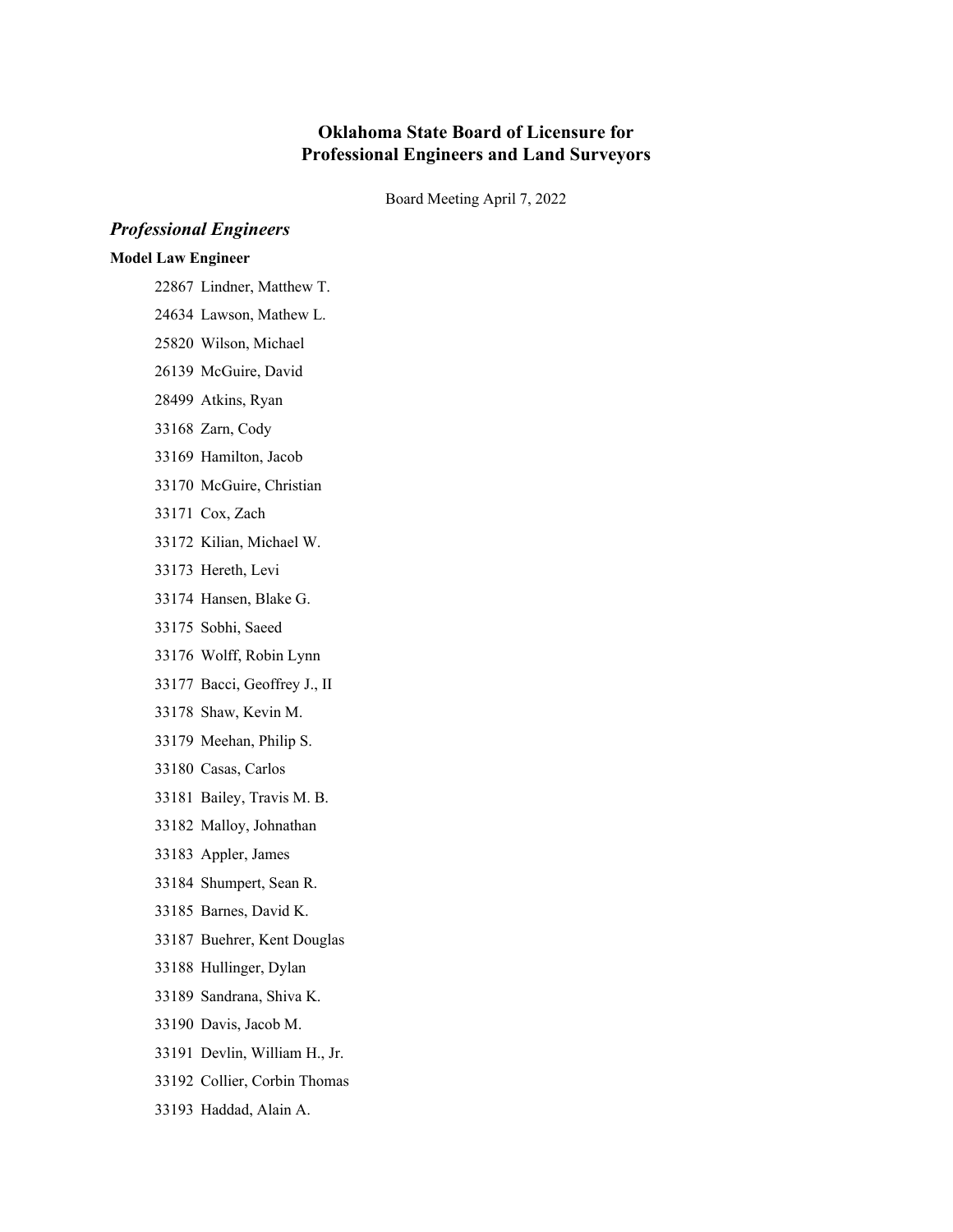- Walloch, Morgan Berry
- Seeton, Colton
- Taylor, Andrew R., II
- Noser, Joseph E.
- Miller, Charles A.
- Ogunbiyi, Mobolaji
- Gaffney, Chris
- Fuentes, Jina
- Nettles, James A., Jr.
- Anu, Ananna
- Kadric, Aziz
- Grandhi, Venkata Rohit
- Leibering, Justin L.
- Deneke, Bernard J.
- Motyko, Tony
- Cremers, David K.
- Turovskiy, Jeffrey
- DeVivo, Shannon
- Dean, Darrell
- Pepe, Frank , Jr.
- Alonso, Christian Michael
- Brien, Nicholas Martial
- Reynolds, Ethan Taylor
- Tye, Matthew N.
- Hufstetler, Mark L.
- Lewis, Michael
- Bailey, Tyler L.
- Park, Dustin Keith
- Haase, Traa T.
- Moridzadeh, Mohammad
- Gemperline, Mark C.
- Kalina, Nathan
- Staudt, Daniel Robert
- You, John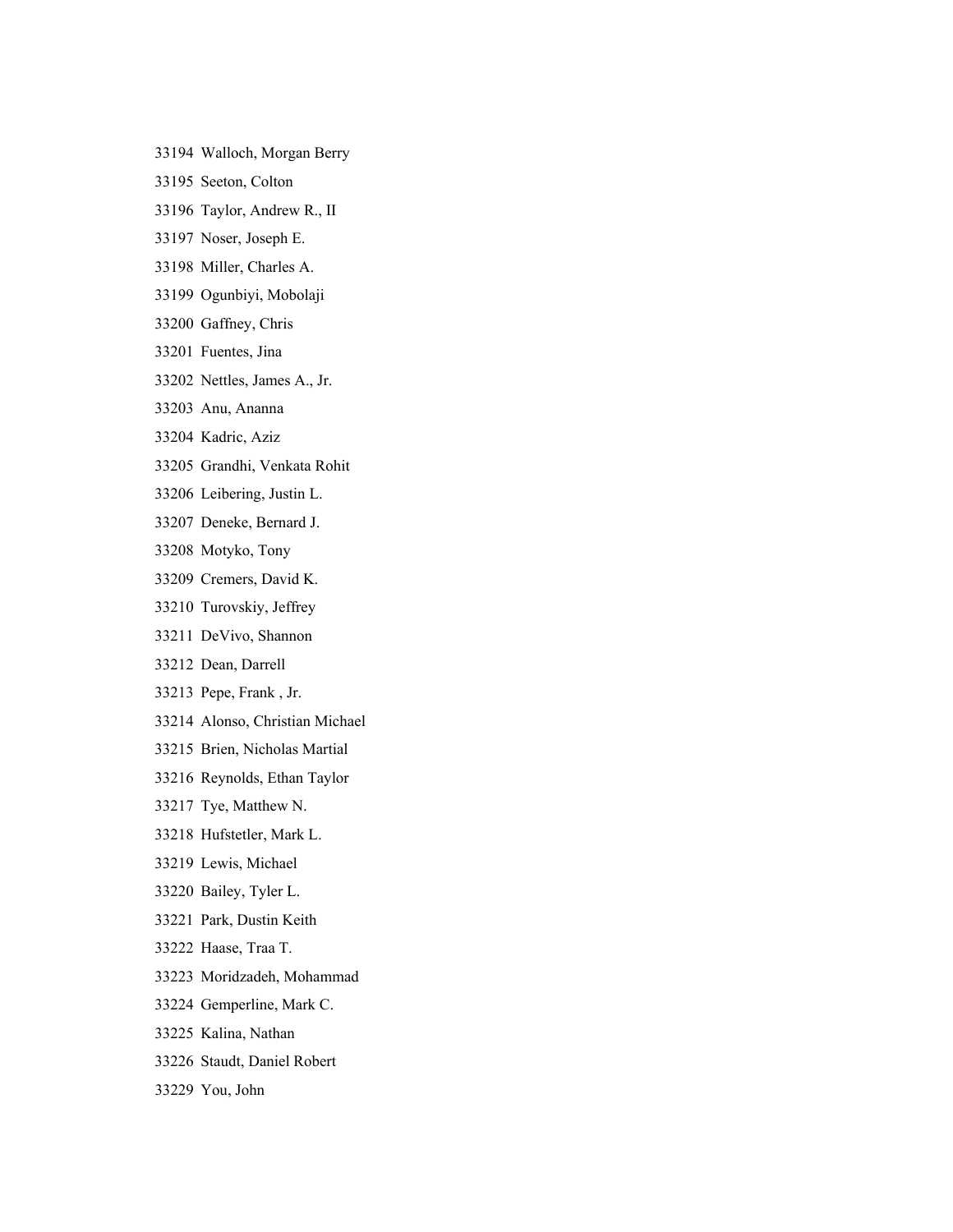- Hall, Andrew D.
- Steinmetz, Joshua J.
- Childs, Matthew S.
- O'Dell, Jay Duane
- Marshall, Justin D.
- Nason, Adam Eric
- Henscheid, David Joseph
- Beal, William Allen
- Heisey, Trevin
- Dixon, Travis W.
- Dozier, Richard O., III
- Samuel, Dipak
- Stalzer, Michael
- Johnson, Amanda
- Loga, Mark J.
- Moore, Christian Ian
- Yap, Victoria
- Hurley, Adam
- Stushek, John K.
- Hutson, Alan C.
- Fordice, J. Jeffery
- Parus, Molly
- Williams, Mark E.
- Brevelle, Michael P.
- Trebesch, Samuel
- Lillie, Daniel Aaron
- Swanson, Lyle Edward
- Mangan, Ryan William
- Ramirez, Allen
- Morris, Charles E.
- Moore, Matthew L.
- Sherman, Gregory
- Dinkel, Joseph E.
- Chesnut, Heath